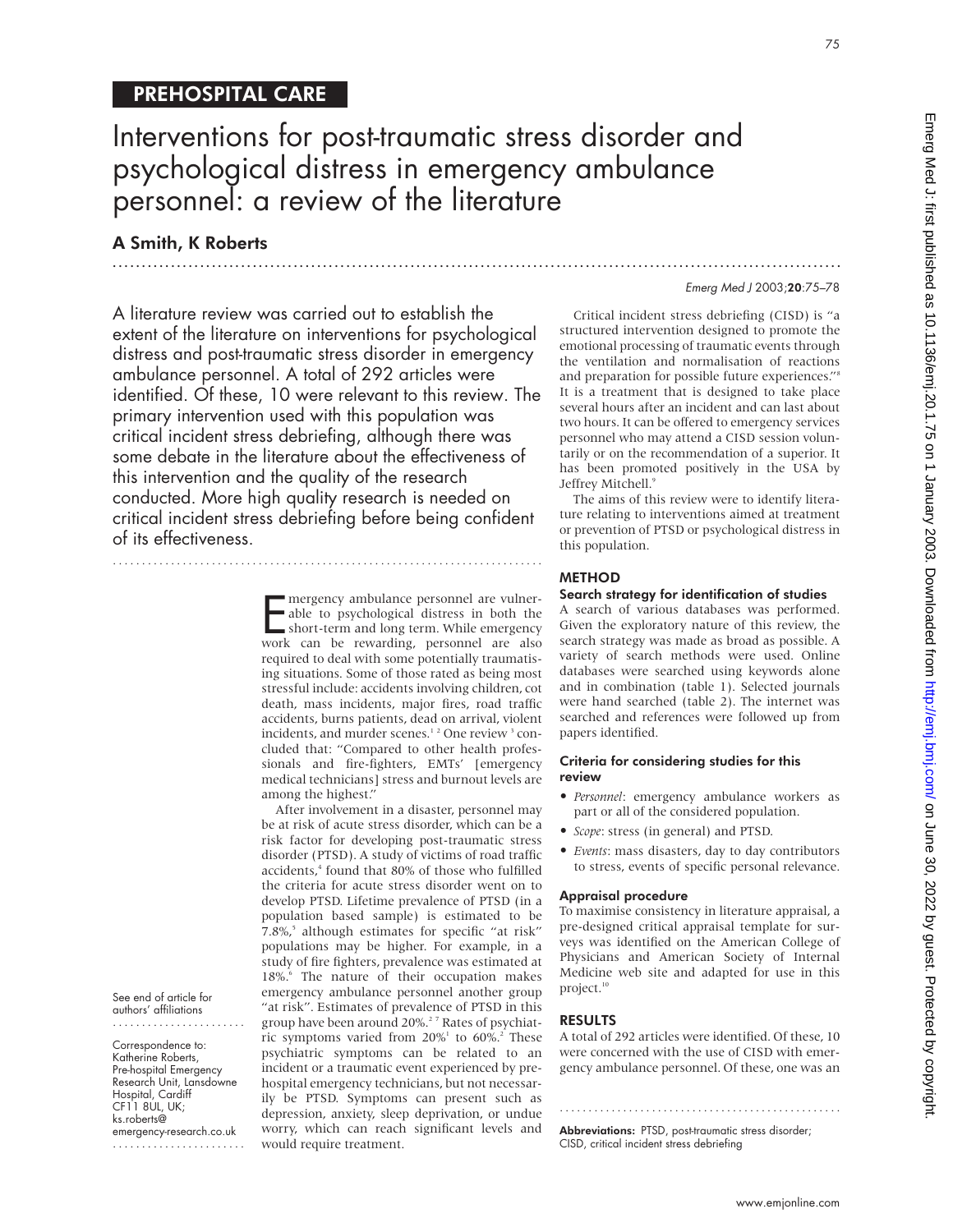Table 1 Summary of online databases and keywords used in this study

| <b>Databases</b>                                                                                                                                                                                                               | Keywords                                                                                                                                                                                                                                                 |
|--------------------------------------------------------------------------------------------------------------------------------------------------------------------------------------------------------------------------------|----------------------------------------------------------------------------------------------------------------------------------------------------------------------------------------------------------------------------------------------------------|
| ClinPSYCH<br>Amed<br><b>CINAHL</b><br>PubMed<br>Medline<br><b>HealthStar</b><br><b>PILOTS</b><br>Cochrane Library<br><b>Effective Health-Care Bulletins</b><br><b>Effectiveness Matters</b><br>Health Evidence Bulletins Wales | Paramedic<br>Emergency medical technician<br>EMT (emergency medical technician)<br>EMS (emergency medical services)<br>Ambulance service<br>Ambulance<br><b>Stress</b><br><b>PTSD</b><br>P.T.S.D.<br>Post traumatic stress disorder<br>Critical incident |
|                                                                                                                                                                                                                                | Critical incident stress debriefing                                                                                                                                                                                                                      |

| <b>Table 2</b> Summary of hand searched journals        |                 |  |  |  |
|---------------------------------------------------------|-----------------|--|--|--|
| Journals hand searched                                  | Years           |  |  |  |
| Ambulance UK                                            | 1986 to present |  |  |  |
| ASI International                                       | 1998 to 2000    |  |  |  |
| British Association for Immediate Care (BASICS) Journal | 1978 to 1997    |  |  |  |
| British Journal of Accident and Emergency Medicine      | 1994 to present |  |  |  |
| <b>Emergency Medicine Annual</b>                        | 1990 to 1994    |  |  |  |
| Emergency Medicine Clinics of North America             | 1990 to 1994    |  |  |  |
| <b>Emergency Services International</b>                 | 1987 to 1989    |  |  |  |
| Pre-Hospital Immediate Care                             | 1997 to present |  |  |  |
| Yearbook of Emergency Medicine                          | 1995 to 2000    |  |  |  |

expression of concern, three were evaluations of debriefing, one was a literature review and two tackled methodological issues in researching debriefing.

#### Methodological issues

Two articles $s<sup>11</sup>$  were found that specifically tackled methodological issues.

1 Bisson and Deahl  $(1994)^{8}$ —were concerned with evaluating the evidence for psychological debriefing. This is of interest as CISD has received a great deal of interest in emergency services literature, and as Bisson and Deahl note, the first description of the use of the method with ambulance personnel was in 1983.<sup>9</sup> The review discusses the results of various

types of study (although only one study on emergency workers is mentioned<sup>12</sup>), evaluates the risks of debriefing and summarises the methodological shortcomings of the research. These were: non-prospective studies, small sample size, no control group, varying degrees of trauma, absence of random allocation, confounding variables ignored, low response rates, sampling bias, lack of uniformity in the debriefing process, timing variance, and questionnaire versus interview results. These are all issues that can be equally applied to the research discussed in this review. The authors concluded that at present it is not possible to fully determine the effectiveness of CISD, and before it is made more widely available (at considerable cost) it would be prudent to conduct a proper evaluation. A recent Cochrane Review (2000)<sup>12</sup> also recommended research into the psychological debriefing of emergency workers as a priority area for study.

2 Green  $(1982)^{11}$ —discussed the methodological issues concerned with measuring levels of psychological impairment after disaster, including the dimensions of disaster, methodological, and comparability issues. It included a discussion of methodological concerns, including the need to clearly define the study population and cases. In common with Bisson and Deahl, Green was concerned about the interpretation of questionnaire versus interview results, as these can yield different estimates of psychopathology. In addition, the type of data collected varies widely and this raises problems with comparability and generalisation of results. The timing of follow up is also of concern as it is "more likely to be based on practical considerations (for example, funding) than on scientific ones".

#### Interventions

Four articles were found on CISD in emergency ambulance personnel:

1 Ostrow (1996)<sup>14</sup>—advocated caution in the use of debriefing without further evidence. The author points out that CISD was promoted through non-refereed journals and conference speaking, but scant research was gathered to support the models, and little was published in "juried psychiatric or psychological journals about this model." This statement is certainly supported by the results of the literature search conducted for this review. Only three pieces of work were found evaluating CISD in emergency ambulance personnel, and these are reported below (see table 3).

2 Robinson and Mitchell  $(1993)^{12}$ —conducted an evaluation of the impact of debriefings carried out by an Australian team. A total of 288 welfare and health personnel had been

| Study                                                  | Methods                                                                                                            | Participants                                                                                                  | Response<br>rate | Timing of measure                                                                                                                                 | Comments                                                                                                                                                                                                                                                                                                     |
|--------------------------------------------------------|--------------------------------------------------------------------------------------------------------------------|---------------------------------------------------------------------------------------------------------------|------------------|---------------------------------------------------------------------------------------------------------------------------------------------------|--------------------------------------------------------------------------------------------------------------------------------------------------------------------------------------------------------------------------------------------------------------------------------------------------------------|
| Robinson and Evaluation<br>Mitchell 1993 questionnaire |                                                                                                                    | 288 emergency,<br>welfare and hospital<br>workers                                                             | 60%              | Evaluation of<br>debriefings in Dec<br>1987-Aug 1989                                                                                              | Biased tool used to evaluate impact-no negative<br>values included. Average impact of events at time<br>was moderate to considerable. Both groups<br>(emergency service personnel and welfare/hospital<br>workers) showed a significant lowering of impact at<br>the time of the post evaluation debriefing. |
| Hutt 1996                                              | Questionnaire                                                                                                      | Two comparison<br>groups: 34 emergency<br>workers who had been<br>debriefed, 19 who had<br>not been debriefed | 100%             | All measures collected<br>in one data collection<br>phase                                                                                         | No significant differences between the groups, mean<br>scores very similar.                                                                                                                                                                                                                                  |
| Jenkins 1996                                           | Semi-structured<br>interview, incident,<br>social support,<br>Symptom Checklist<br>90-R, psychosomatic<br>distress | n=36 (EMTs,<br>paramedics and fire<br>fighters)                                                               | 87%<br>(Phase 1) | $T = 8th - 10th$ day after<br>incident from 3<br>successive 24 hour<br>shifts. T2=one month<br>follow up from<br>29th-31st day after<br>incident. | Very small sample. Strongest recovery effects from<br>anxiety and depression were seen in CISD<br>participation group. CISD non-participants were<br>significantly more likely to be married.                                                                                                                |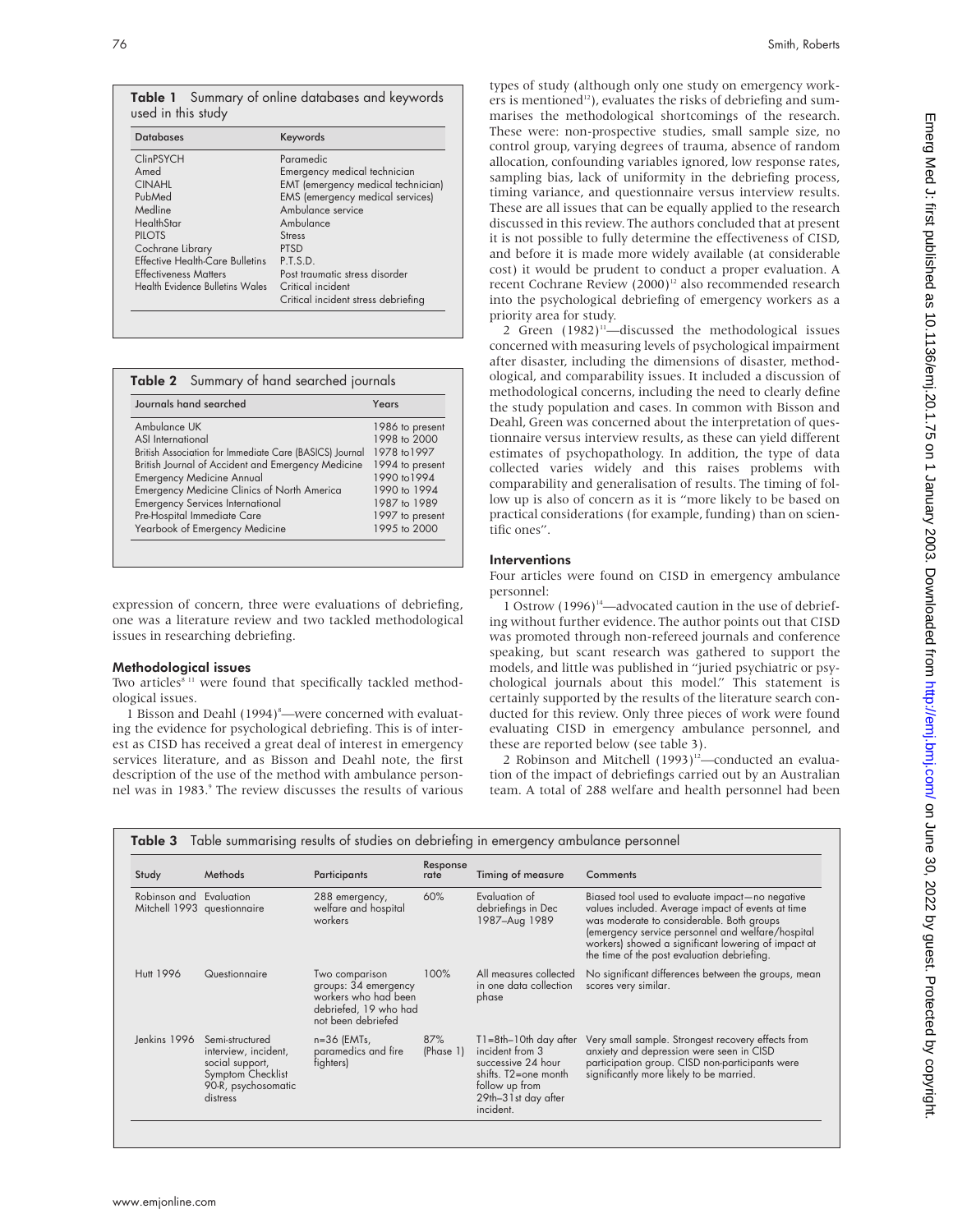debriefed by the team, and of these 60% responded. On average, the debrief was reported as valuable for oneself and others. However, the questionnaire was crudely designed with no negative values in the scale. This paper is coauthored by one of the original proponents of CISD that may also be a source of bias.

3 Jenkins (1996)<sup>15</sup>—evaluated debriefing conducted among emergency workers involved in a mass shooting. Data were collected 8–10 days and 29–31 days after incident. At 8–10 days, a response rate of 87% was achieved. About half of the sample attended CISD, and the strongest recovery effects appeared to be in this group. Those who had less social support available to them were more likely to state that CISD helped them to cope. However, as CISD attendance was a matter of personal choice rather than random allocation, there is a strong possibility that CISD attendees systematically differed from non-attendees in some way.

4 Hutt (1994) (unpublished data)—conducted a study of the effects of CISD as part of a PhD thesis. A group of 34 emergency workers who had been debriefed were compared with a group of 19 who had not. This was not a randomised study, simply a comparison of retrospective reports of traumatic response. This study found no significant differences in adjustment between the two groups, and no evidence of benefit for the CISD. However, the study was not randomised and relied upon a comparatively small sample size, which may have been too small to demonstrate a treatment effect.

It seems from these studies that there is limited evidence to support the use of debriefing with this professional group. Studies evaluating CISD in this field and others have been methodologically flawed, "researching interventions not qualifying as psychological debriefing; using self selection to the groups, inadequate timing of the intervention and interventions of dubious clinical value".<sup>16</sup> For both research and clinical purposes, quality control measures, which aim to maintain the quality and consistency of CISD sessions, need to be implemented. It has been proposed that CISD is unlikely to be successful unless combined with other stress management and support services.<sup>8</sup> In addition, the authors of this paper caution against compulsory debriefing that can lead to passive participation and resentment.

#### Reviews of the literature

The only item located in this category focused on emergency response groups.<sup>17</sup>

1 Orner (1995)<sup>17</sup>—reviewed critical incident intervention strategies for emergency service personnel (ambulance personnel, nurses, fire fighters, and police). It divided the literature into three key areas: clinical descriptive studies (which look at psychological and physical reactions), features of a major incident that precipitate high stress responses, and epidemiological studies (studies looking at incidence and prevalence). Useful comments about the quality of the existing research were made and a direction for future study is proposed. Primary psychological ramifications of a negative critical incident response included anxiety, depression, intrusive and avoidance psychological reactions. More positive reactions were also described, for example feeling a renewed appreciation for being alive, and increased personal confidence. Duration and intensity of exposure to the stressor were suggested as the most reliable predictors of post-traumatic stress reactions. Other predictive factors identified in this review included identification with victims, high mortality rates, body handling, infant deaths, child abuse, mass casualties, and large fires. In addition, factors such as role conflict, risk to personal safety, and individual differences can also contribute. Options for providing psychological support such as CISD and similar schemes are also discussed. However, it advocates caution in the face of the "almost evangelical

enthusiasm" developing for CISM and similar services in the absence of any high quality published service evaluation. Orner could only identify one systematic evaluation of a counselling service for emergency responder groups (police). Finally the author looks to the future in both research and practice. A degree of organisational change is advocated. Management need to acknowledge that a range of reactions may be possible following a critical incident, and that their employees are "at risk" of these reactions. Regarding the future of research in this area, despite the obvious difficulties, good quality evidence of the effectiveness of critical incident stress debriefing is called for.

#### **DISCUSSION**

Studies in all categories of this review suffered from general limitations such as poor reporting, inadequate sample sizes, low response rates, and sampling bias. While some of these factors are not always unavoidable, they do limit the ability to generalise and replicate the research. In studies that evaluate interventions such as CISD, methods for evaluating effectiveness should be given further consideration. Simply asking about participant satisfaction is inadequate. Repeated measures of symptoms should be taken, preferably from a treatment and a control group. Efforts to develop CISD quality control measures should also be made.

The studies included in this review make an interesting starting point, and future research in this area should focus on improving methodological quality. There are a number of ways in which this might be done, and the first relates to the way in which research is reported. In many of the studies, information, for example response rate, was missing. Future reporting should be accurate and complete. Following a protocol, such as the CONSORT statement,<sup>18</sup> is one way to ensure that reporting is both complete and consistent.

Methods of monitoring quality and consistency of the intervention should be built into the design of the study. To give the most precise information possible on the effect of the intervention, studies should, where possible, take the form of a randomised controlled trial, with a control or "treatment as usual" group. Sample size calculations should also be conducted before starting a trial.

There is need for further good quality research in all of the areas discussed. This includes studies on the prevalence of PTSD and other psychological sequelae of emergency response work, such as burnout, anxiety, and depression. In addition, further investigation of the efficacy and effectiveness of different treatment packages is needed. These may include less formal strategies such as peer support. There also needs to be some consideration given to preventive measures. These might include consideration of extending the amount of stress management information in training programmes as well as finding ways in which to reinforce this information throughout the course of a paramedic or technician's professional life.

#### ACKNOWLEDGEMENTS

The Wales Office of Research and Development for Health and Social Care, for funding the original review. Malcolm Woollard for his help and encouragement during the writing of the review and this article.

#### .....................

Authors' affiliations

#### A Smith, K Roberts, Pre-hospital Emergency Research Unit (PERU), Lansdowne Hospital, Cardiff, UK

Funding: The Wales Office for Research and Development for Health and Social Care

#### REFERENCES

1 Thompson J, Suzuki I. Stress in ambulance workers. Disaster Management 1991;3:193–7.